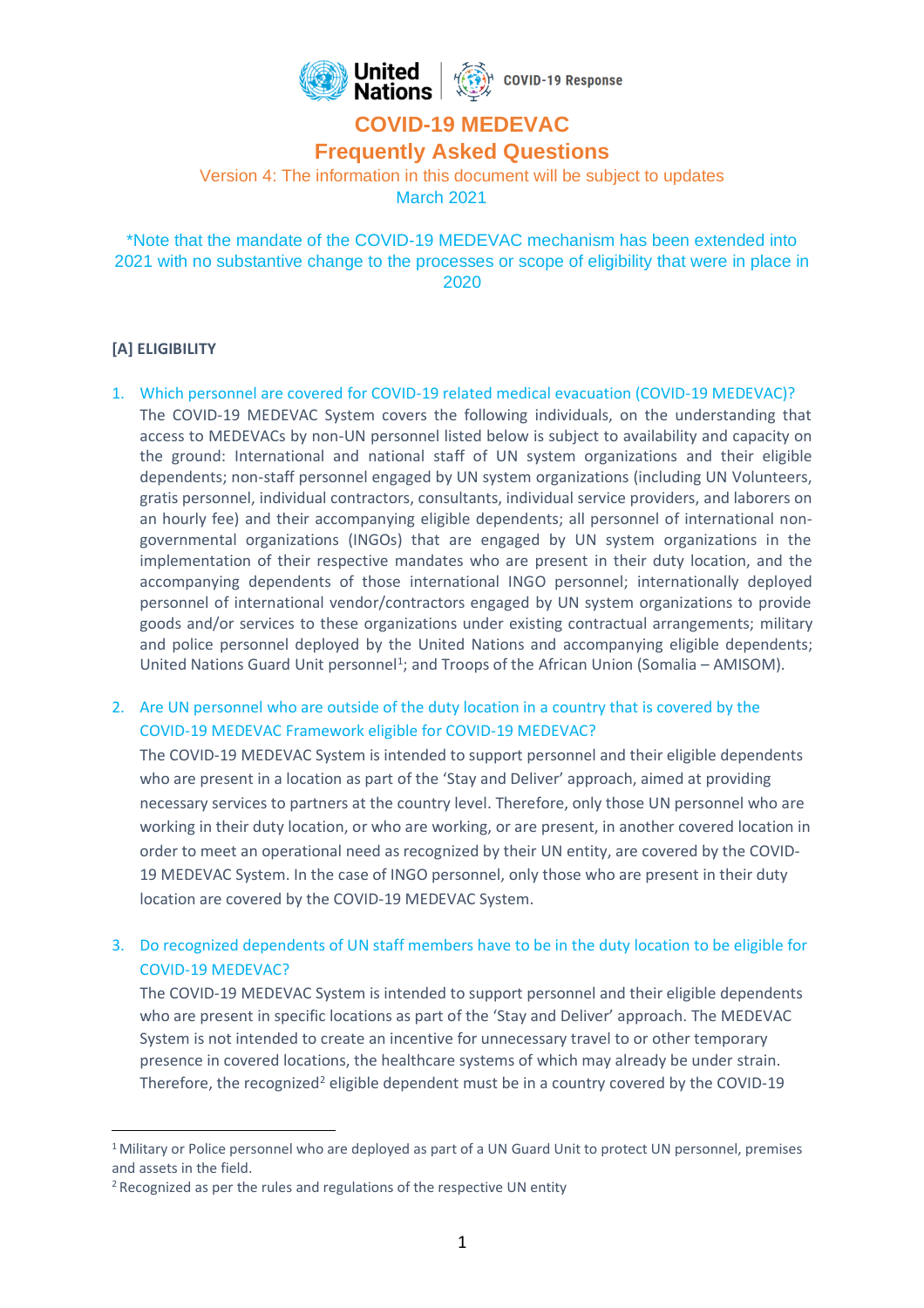

MEDEVAC System. This would exclude eligible dependents located in Europe<sup>3</sup>, North America, Australia and New Zealand. Further, the eligible dependent has to be (i) collocated with the UN staff member on whom they are dependent, either in the staff member's designated duty location or another covered location where the UN staff member is required to be for their role (as mentioned in response to Question A2 above), (ii) present in the home country of the eligible dependent, irrespective of whether the UN staff member is present in the home country at the time of MEDEVAC, or (iii) present in another third country studying while receiving an UN education grant, irrespective of whether the UN staff member is present in the country of study at the time of MEDEVAC. Exceptional cases notwithstanding, those dependents whose presence in a covered location is temporary, is not essential and is in spite of recognized risks associated with COVID-19 are not covered under the MEDEVAC System.

4. Are dependents older than 21 years still living in the household of UN personnel eligible for COVID-19 MEDEVAC?

The eligibility of recognized dependents is determined by the rules and regulations of the referring UN entity.

- 5. Can the COVID-19 MEDEVAC System be extended to cover secondary dependents such as parents or extended family who are residing with UN personnel at the duty location? While it is recognized that some UN personnel may have extended family living with them, under the COVID-19 MEDEVAC System, the eligibility of dependents is determined by the rules and regulations of the referring UN entity. As such, if secondary dependents are not recognized by the referring UN entity then they are not eligible for COVID-19 MEDEVAC under the System.
- 6. How is the eligibility of dependents of UN consultants / individual contractors determined? The determination of whether a dependent of a consultant / individual contractor or service provider is eligible for MEDEVAC shall be made by the COVID-19 Focal Point of the UN entity by which the consultant/ individual contractor or service provider is directly engaged, in accordance with that UN entity's policies and practice.

#### 7. Which INGOs are covered under the COVID-19 MEDEVAC System?

All INGOs that are engaged by UN system organizations in the implementation of their respective mandates are covered by the MEDEVAC System, including all INGOs engaged in the Global Humanitarian Overview (GHO)<sup>4</sup> or the country's Humanitarian Response Plan (HRP). This coverage includes all international and national personnel of those INGOS who are present in their duty location, and the recognized<sup>5</sup> accompanying dependents of those international INGO personnel, subject to availability and capacity. Dependents of national staff members are not currently covered by the COVID-19 MEDEVAC System. The eligibility of the INGO is confirmed upon presentation of written confirmation from the relevant UN partner entity or Resident Coordinator (RC) / Humanitarian Coordinator (HC).

<sup>3</sup> With limited exceptions, subject to a clear determination of clinical need for COVID-19 treatment not available in the duty location.

<sup>4</sup> A list of GHO countries can be found in Annex A of this document, and any updates will be poste[d here](https://hum-insight.info/) <sup>5</sup> Recognized as per the rules and regulations of the INGO.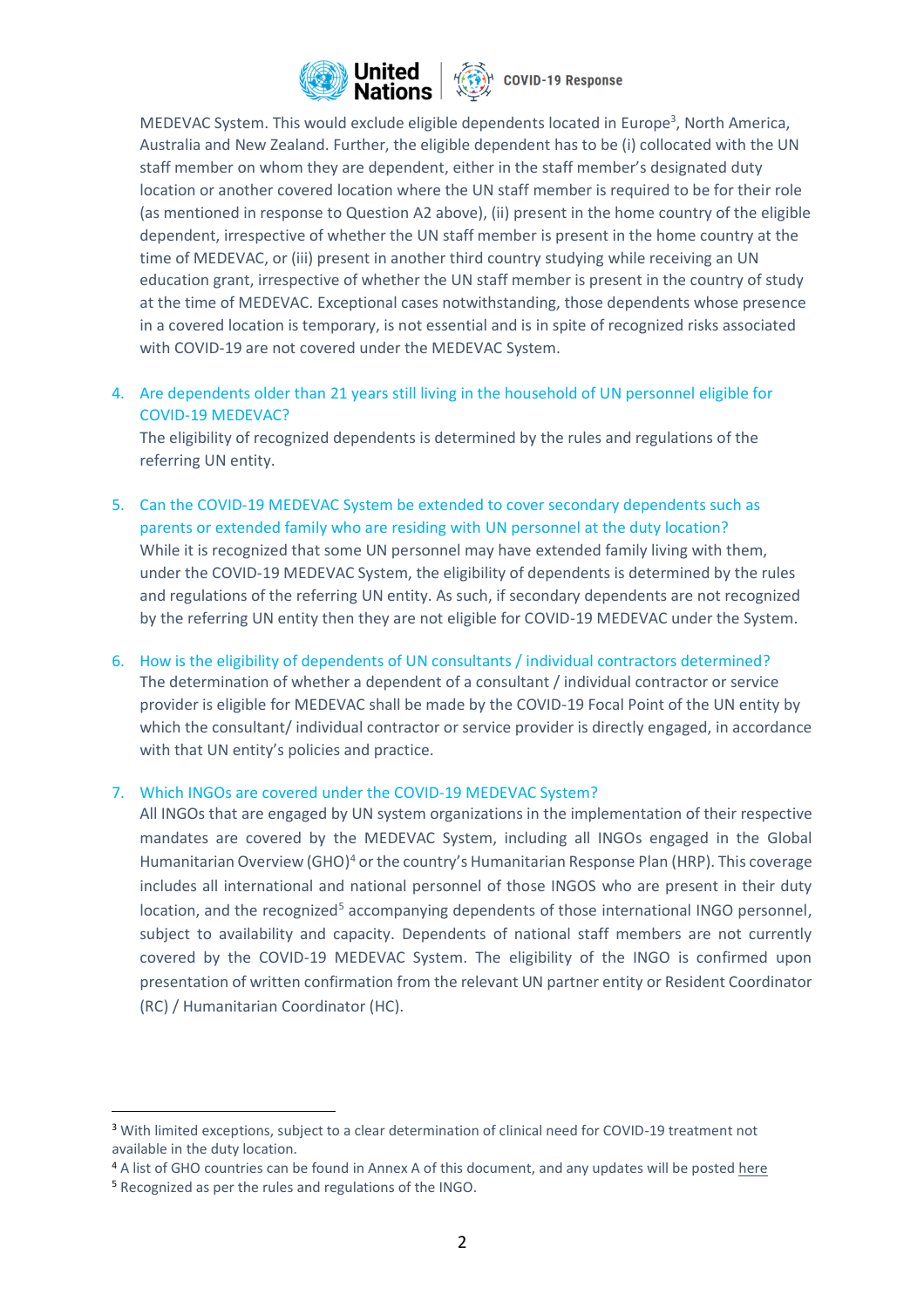

Should you have questions about your organization's eligibility, please contact your contracting entity or partner UN entity. Any written confirmation should be sent to the in-country UN COVID-19 Coordinator. A list of the COVID-19 Coordinators can be found [here.](https://www.un.org/sites/un2.un.org/files/covid-19_coordinators_contacts_list.pdf)

8. If an INGO is part of the Global Humanitarian Overview (GHO) or Humanitarian Response Plan (HRP) but is not a direct UN partner in-country, is that INGO covered under the MEDEVAC System?

All INGOs that are part of the GHO or the country's [HRP,](https://fts.unocha.org/appeals/overview/2020) including those who operate independently from a UN entity or as a sub-implementing partner, are eligible for coverage under the MEDEVAC System. For those GHO or HRP INGOs without a direct UN partner, eligibility will be confirmed locally, in writing, by OCHA or the Resident Coordinator (RC) / Humanitarian Coordinator (HC). This confirmation must be presented to the COVID-19 Coordinator in the event that a MEDEVAC is requested.

9. National NGOs are a critical part of the frontline humanitarian and health work, so why are they treated differently?

The UN acknowledges the crucial role of national NGOs in humanitarian response and the risks their personnel take to deliver aid to those most in need. However, the current capacity and availability of funding does not allow further expansion of eligibility coverage for COVID-19 MEDEVACs under the System.

10. Can the personnel of International Financial Institutions access the COVID-19 MEDEVAC service? As per the eligibility criteria outlined in relation to other UN system entities, the personnel and

eligible dependents of the International Monetary Fund and the World Bank Group are covered by the COVID-19 MEDEVAC System. Personnel of institutions not within the UN system are not covered by the COVID-19 MEDEVAC System.

#### 11. Can the donor community and diplomats access the COVID-19 MEDEVAC service?

While the UN appreciates the role of the donor community and diplomats on the ground, the COVID-19 MEDEVAC System aims to support UN and partner INGO personnel to stay and deliver. The donor community and diplomats are not covered by the COVID-19 MEDEVAC System. Exceptions may be made in genuine emergencies where utilization of the COVID-19 MEDEVAC System is a last resort. In those exceptional circumstances, evacuation support may be extended to diplomats and members of the donor community, on a case-by-case basis and subject to clinical need and capacity, on a full cost-recovery basis.

#### 12. Are persons working in Europe eligible for COVID-19 MEDEVAC services?

Persons working in Europe<sup>6</sup>, North America, Australia and New Zealand are not eligible for COVID-19 MEDEVAC.

#### **[B] ROLES & RESPONSIBILITIES**

1. Who decides the location to which the patient is medically evacuated?

Due to COVID-19-related travel restrictions imposed by Member States for public health reasons, specific COVID-19 MEDEVAC locations are subject to confirmation and travel authorization. The location to which a patient will be medically evacuated will be confirmed by the UN MEDEVAC Cell. Prior to any medical evacuation being undertaken, the consent of the

<sup>6</sup> With limited exceptions, subject to a clear determination of clinical need for COVID-19 treatment not available in the duty location.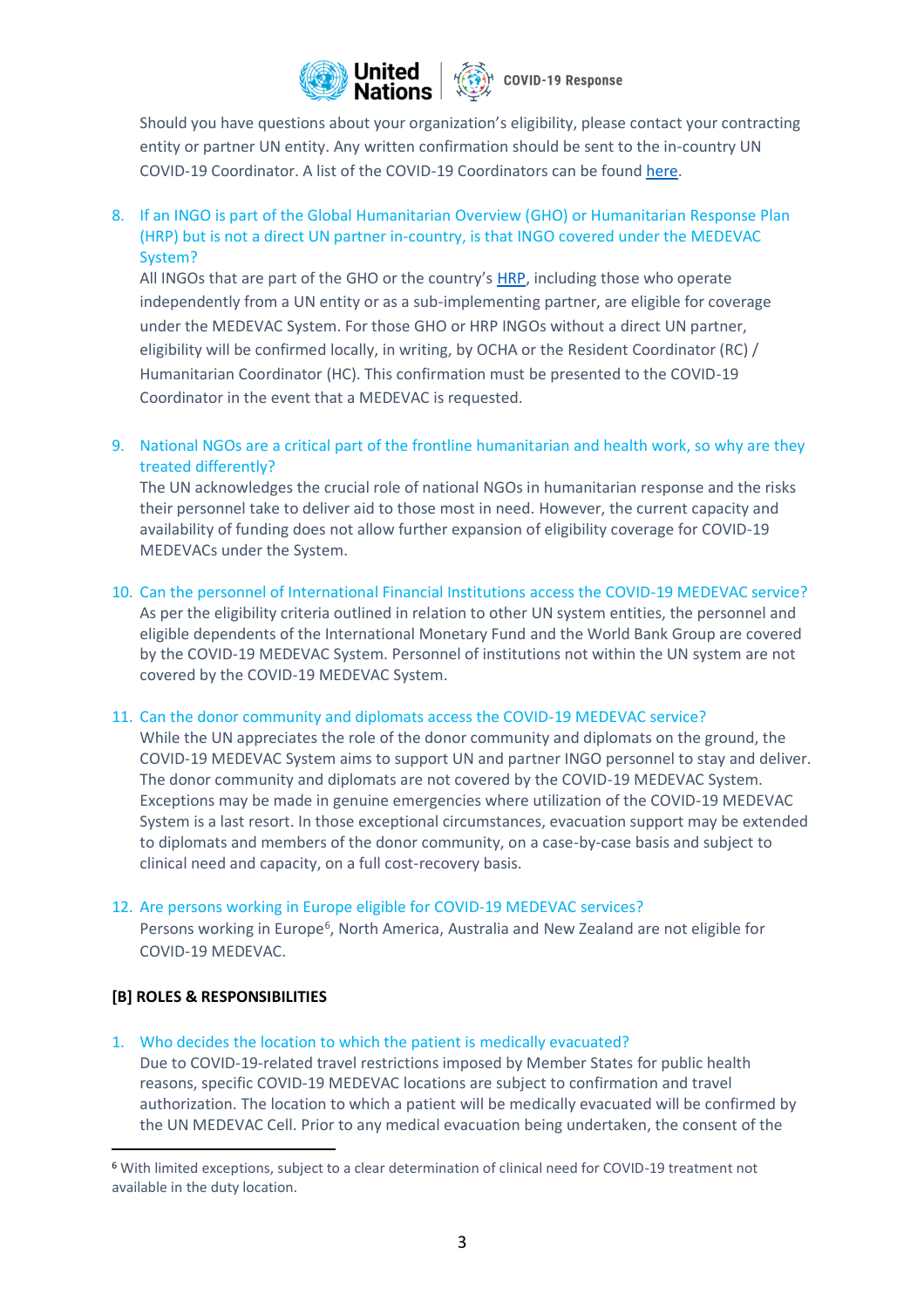

patient or a person authorized to provide such consent on behalf of the patient will be sought and obtained.

## 2. Who will coordinate the MEDEVAC from my duty location?

The COVID-19 Coordinator, designated by the Resident Coordinator or another Designated Official will coordinate COVID-19 MEDEVACs from the duty location, in collaboration with your entity Focal Point<sup>7</sup>, and the entity Medical Advisor and/or the Treating Medical Provider (TMP)<sup>8</sup>.

3. Who will coordinate with ambulance service / hospital(s) or other authorities?

In the country of departure, the entity Medical Advisor and/or the Treating Medical Provider (TMP), in conjunction with the COVID-19 Coordinator will coordinate with the hospital and ambulance service. The UN MEDEVAC Cell will coordinate with the treatment facility and ambulance services in the receiving country. The referring entity, in conjunction with the COVID-19 Coordinator, is responsible for ensuring the readiness of all required travel documentation, including coordinating the timely request for and acquisition of travel documents and any visas as required.

4. Who is responsible for monitoring and providing updates on the progress of a COVID-19 patient who is in hospital after a MEDEVAC? The entity which referred the COVID-19 patient for MEDEVAC is responsible for maintaining an

overview of the his/her status and for liaising with family, and with the originating duty station.

5. What is the role of each entity's Human Resource partner in the COVID-19 MEDEVAC process?

Either the country Head of entity or a designated entity Focal Point will support activities relating to the COVID-19 MEDEVAC process. At the discretion of the Head of entity, a Human Resources partner may be the designated entity Focal Point, or may be nominated to support the entity Focal Point as required. Human Resources in-country will be responsible for proactively validating the eligibility of personnel and recognized dependents associated with the entity who are covered under the COVID-19 MEDEVAC System, in line with entity rules and regulations.

After a MEDEVAC has taken place, the referring entity retains responsibility for all administrative and human resources issues for the entirety of the period during which the COVID-19 patient remains in the country to which they have been medically evacuated, in line with the rules and regulations of the entity. It is anticipated that the referring entity will maintain an overview of the status of the patient, to include: liaising with the family of the patient and the duty station; providing any non-medical support that is required; and facilitating the timely disbursement of any entitlements or benefits that may be associated with the patient and any non-medical escort as per the rules and regulations of that entity.

The referring entity also retains responsibility for all aspects of the repatriation of COVID-19 patients. Noting the scope of the above responsibilities, it may be the case that Human Resource

<sup>7</sup> A designated Focal Point (Head of entity or a nominee designated by them) for COVID-19 MEDEVACs will be identified by each entity covered under the COVID-19 MEDEVAC System. Details of this role can be found [here.](https://www.un.org/sites/un2.un.org/files/guidance_-_focal_point_terms_of_reference.pdf)

<sup>8</sup> The Treating Medical Provider (TMP) is the medical professional directly responsible for providing care for the COVID-19 patient who is being considered for MEDEVAC. The TMP provides the necessary clinical information to the UN MEDEVAC Cell to validate the need for MEDEVAC, and the fitness of the patient to fly.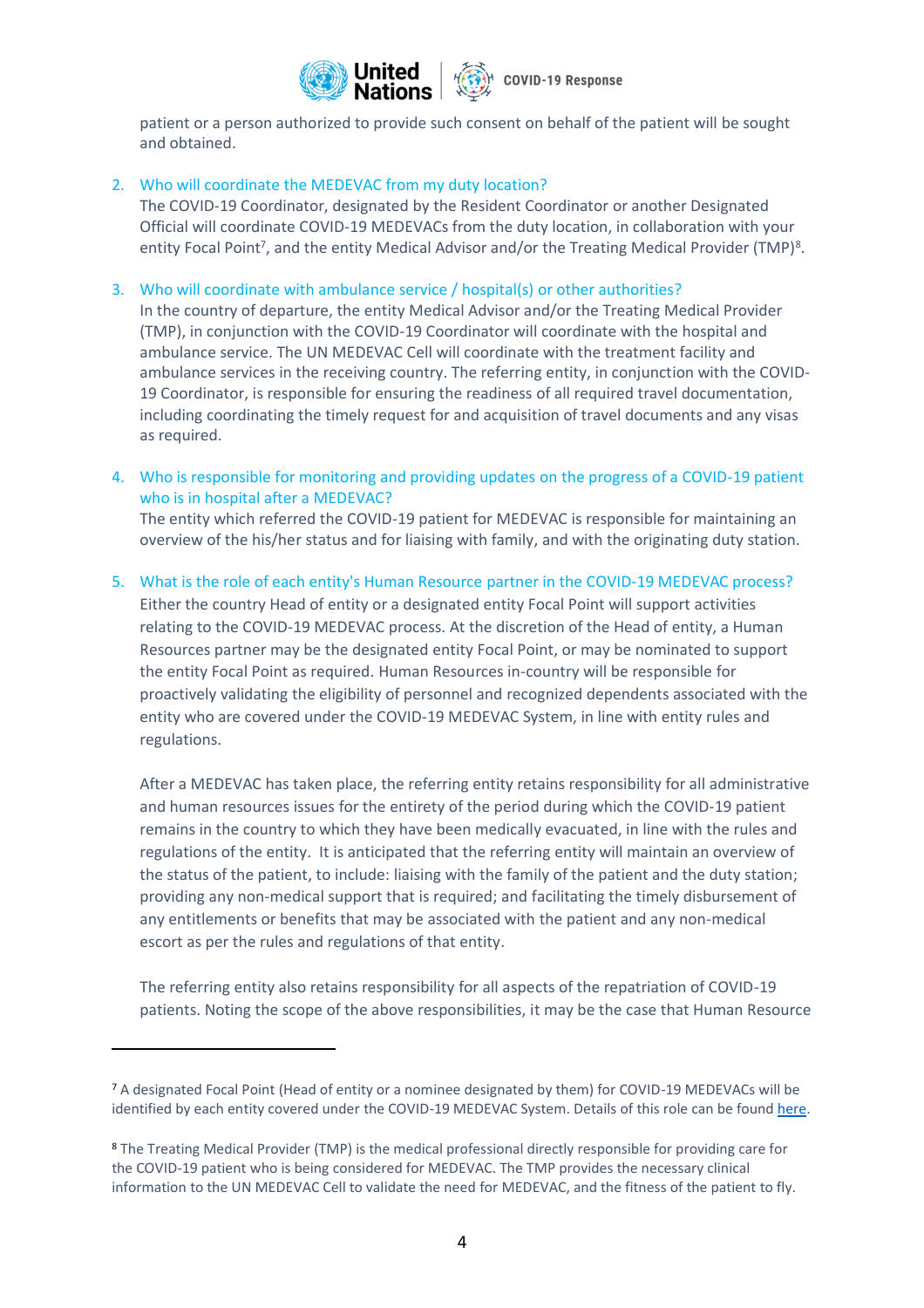

partners will have a role to play, and to ensure these activities are implemented as per the rules and regulations of that entity.

## **[C] MEDEVAC PRACTICALITIES**

1. If I am infected with COVID-19, who decides if I am to be medically evacuated and how is this decision made?

The decision to MEDEVAC a COVID-19 patient is based on their eligibility for COVID-19 MEDEVAC and a determination of clinical need, informed by the UN Model of Care. Patients with severe or critical symptoms may require evacuation when local medical resources can no longer support their clinical needs. The determination of clinical need is made by the Medical Coordination Unit of the MEDEVAC Cell with input from the patient's Treating Medical Provider. Prior to any medical evacuation being undertaken, the consent of the patient or a person authorized to provide such consent on behalf of the patient will be sought and obtained.

There may be instances when a MEDEVAC is required despite the presence of an intensive care unit (ICU) on the ground, such as when such a facility is at full capacity or when it can no longer support the clinical needs of that particular patient (dialysis, cardiovascular support, etc.)

2. What is the average time for an air ambulance to pick up a patient, after a COVID-19 MEDEVAC is requested?

In the first three months of 2021, the average time from the receipt of a request for a MEDEVAC by the UN MEDEVAC Cell to the admission of the COVID-19 patient to the receiving facility was 36 hours. This is however subject to variation on account of factors including but not limited to: the availability of travel documentation; the condition of the patient; the availability of a suitable bed; and the provision of official authorizations and flight clearances.

#### 3. How can I better understand what a MEDEVAC involves?

The Task Force has developed dedicated guidance for patients on '[COVID-19 Treatment options](https://www.un.org/sites/un2.un.org/files/guidance_note_-_covid-19_treatment_and_medevac.pdf)  [and MEDEVAC](https://www.un.org/sites/un2.un.org/files/guidance_note_-_covid-19_treatment_and_medevac.pdf)' and '[How does a COVID-19 MEDEVAC work?](https://www.un.org/sites/un2.un.org/files/guidance_note_-_a_patients_perspective._how_does_a_medevac_work.pdf)'. In addition, the World Health Organization has produced a short video demonstrating the use of the MEDEVAC personal isolation unit ('bubble') which can be accessed [here.](https://www.youtube.com/watch?v=RbM5WJxKAjk)

#### 4. How are landing authorizations arranged to support the MEDEVAC of COVID-19 patients?

The UN MEDEVAC Cell verifies the clinical need for a MEDEVAC and identifies and arranges the required aviation support to implement the MEDEVAC. This includes directly organizing the flight and landing authorizations in the country of departure (with some exceptions) and those to facilitate arrival.

In a limited number of countries where the situation is more complex, including Yemen, Syria and Libya, the aviation component of the UN MEDEVAC Cell will also request the support of the Resident Coordinators office in facilitating landing authorizations.

# 5. Are non-medical escorts allowed to travel with a COVID-19 patient who is being medically evacuated?

In cases where the COVID-19 MEDEVAC patient is an adult, non-medical escorts will not be permitted on the MEDEVAC flight. The referring entity is responsible for making separate travel and administrative arrangements for any eligible non-medical escorts of COVID-19 MEDEVAC patients, in line with the rules and regulations of the entity.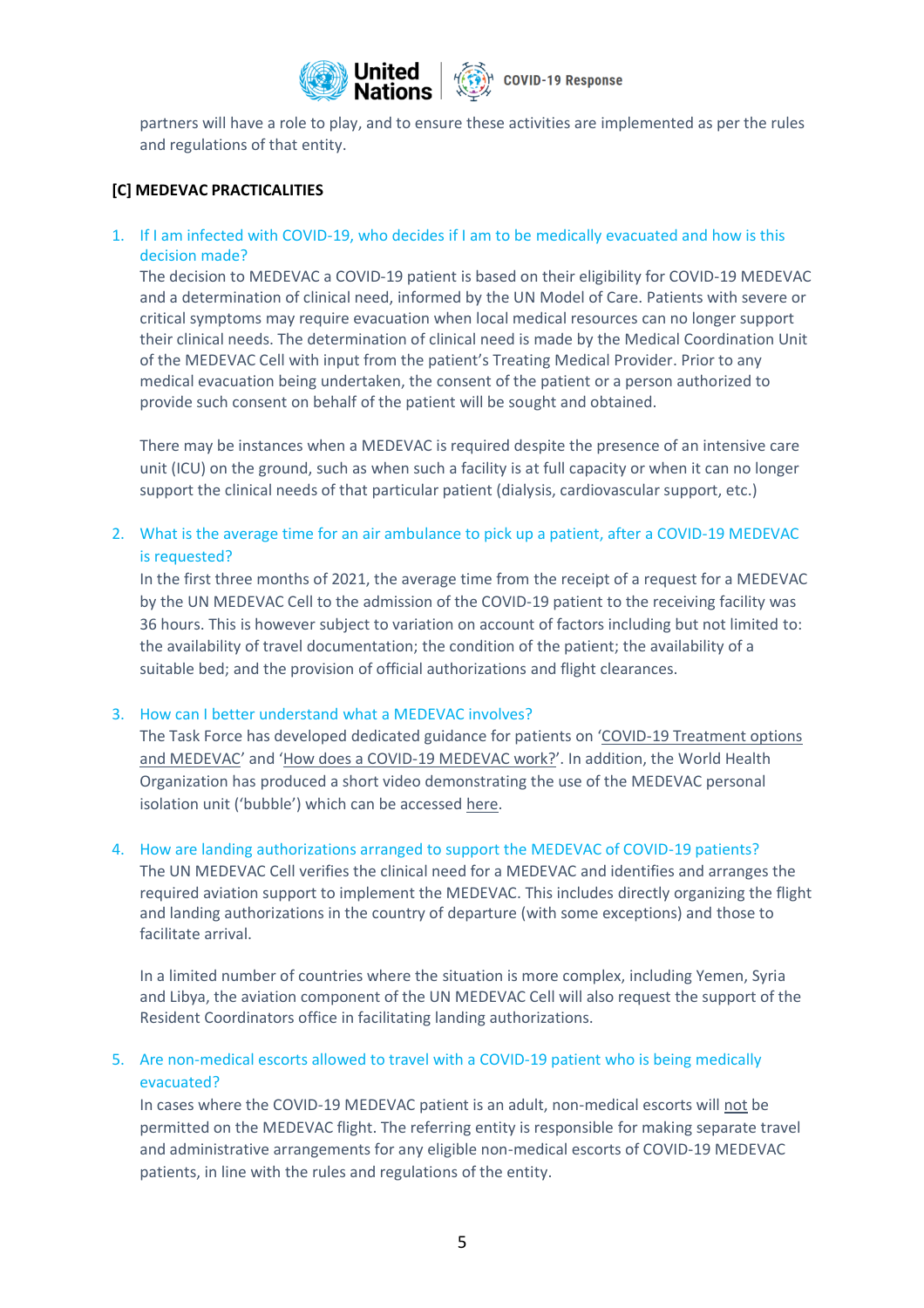

In cases where the COVID-19 MEDEVAC patient is a minor (under 18 years), a non-medical escort will be permitted to accompany the patient, in line with organizational rules, and contingent on considerations such as the urgency of the case and the availability of a COVID-19 MEDEVAC flight which can accommodate the non-medical escort.

- 6. What allowances are available to those who are non-medical escorts of a COVID-19 patient? The additional travel arrangements for eligible non-medical escorts, and any associated allowances, are the responsibility of the referring UN entity, in line with the rules and regulations of the entity. It should be noted that non-medical escorts may not necessarily be granted access to the treating medical facility in MEDEVAC destinations.
- 7. Where does a patient stay once discharged from hospital?

This should be decided and arranged in conjunction with the entity which referred the COVID-19 patient for MEDEVAC. Any disbursement of entitlements or provision of accommodation will be in line with the rules and requirements of that entity. Guidance regarding post-MEDEVAC support can be accessed [here.](https://www.un.org/sites/un2.un.org/files/post-medevac_support_framework.pdf)

8. Once discharged, how does a patient return to their home/duty station?

The entity which referred the COVID-19 patient for MEDEVAC retains responsibility for all nonmedical administrative human resources issues for the patient and any eligible non-medical escort. This includes arranging repatriation, in line with the rules and regulations of that entity.

9. What happens if the COVID-19 patient who has been medically evacuated dies? Who arranges the repatriation of the remains?

The referring entity retains responsibility for all aspects of the repatriation of COVID-19 patients, in line with the rules and regulations of that entity. In the unfortunate eventuality of the need to repatriate the remains of a COVID-19 patient, the referring entity is responsible for all aspects of facilitating this. Guidance regarding the repatriation of remains can be accessed [here.](https://www.un.org/sites/un2.un.org/files/sop_framework_covid-19_repatriation_of_remains.pdf)

# **[D] MEDEVAC LOCATIONS**

#### 1. What are the MEDEVAC locations?

To address the needs of patients with severe cases of COVID-19 that require hospital care not available at their location, the Task Force has established regional treatment hubs in Kenya, Ghana, Kuwait and Costa Rica in which COVID-19 patients who are medically evacuated can receive the level of care deemed clinically necessary.

In addition, the Task Force continues to establish and explore arrangements in other locations to ensure the COVID-19 MEDEVAC mechanism remains agile and that capacity can be enhanced if necessary. Each location is identified on the basis of a careful assessment of the prevailing epidemiological situation, the UN's footprint, and an assessment of local healthcare capacity by United Nations Medical Directors (UNMD), including Member State consent to host such services. On this basis COVID-19 MEDEVACs can be facilitated to a range of locations, contingent on medical need and the availability of healthcare support.

2. Acknowledging that regional hubs have been established, are there plans to expand the list of COVID-19 MEDEVAC destinations to build additional capacity? While the establishment of dedicated regional treatment hubs remains a core feature of the COVID-19 MEDEVAC System, and as per the above, the Medevac Task Force continues to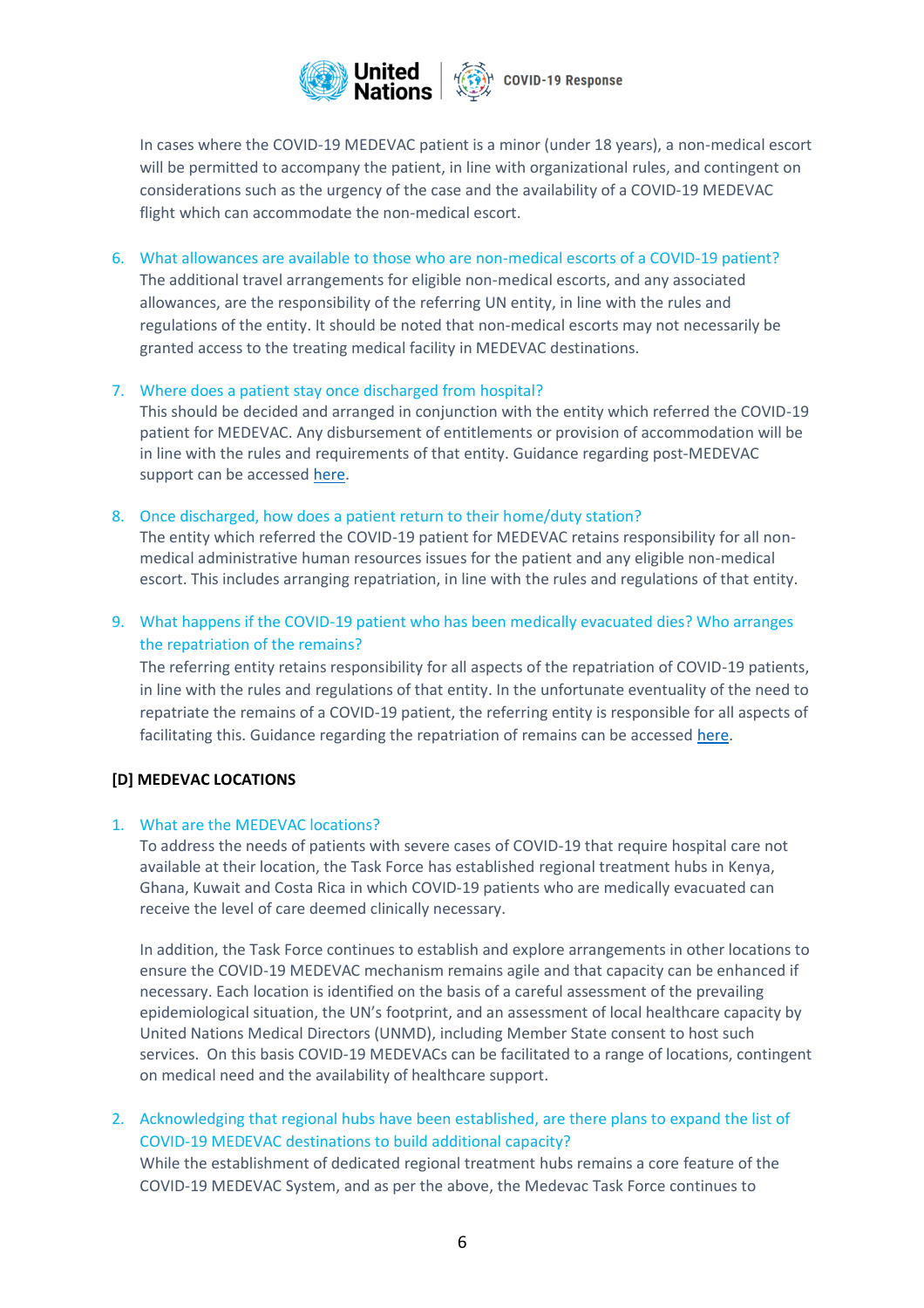

monitor the availability of possible MEDEVAC locations and facilities, and to request use of these on an ad hoc basis as may be required.

The priority of the Task Force is to ensure that the MEDEVAC of eligible COVID-19 patients takes place when needed. The establishment of dedicated treatment hubs enables the prompt MEDEVAC of eligible COVID-19 patients, reduces the need for ad hoc arrangements, and ensures the system is cost-effective. The Task Force continues to explore options to establish other supplementary agreements which might enhance the MEDEVAC capacity should there be a need to do so.

# **[E] COST-RELATED**

#### 1. What costs are covered under the COVID-19 MEDEVAC System?

The COVID-19 MEDEVAC System covers COVID-19 medical evacuations, starting with the air ambulance transportation from an international airport, ground ambulance transportation from the arrival airport to the hospital, and including medical services up to the point at which the patient is discharged from Intensive Care (IC) or High Dependency (HD) treatment in the receiving medical facility.

To ensure the sustainability of funding and oversight of costs, the COVID-19 MEDEVAC Task Force has authorized the central fund of the COVID-19 MEDEVAC System to cover IC/HD treatment where treatment is in a facility with which the UN system has or is in the process of concluding a formal arrangement for the provision of medical services, or where the facility has been established on behalf of the United Nations system organizations. Where patients are treated in other facilities, bills will be received centrally and rerouted to the referring entity with which the patient is associated, which will be responsible for the processing of invoices either through direct payment or existing insurance arrangements. Options for potential reimbursement of associated out-of-pocket costs will be considered following an accounting and reconciliation process later in the year.

Any other air or ground transportation to the international airport of origin fall within local planning arrangements and remain the responsibility of the referring entity. Responsibility for any and all costs subsequent to IC/HD treatment, including repatriation, lies with the entity which referred the patient. A list of indicative costs and the scope of coverage is included at Annex [B].

#### 2. How are costs and reimbursements to be managed?

Invoices for the treatment of COVID-19 patients who are treated in facilities where the UN system has or is in the process of concluding a formal arrangement for the provision of medical services or who are treated in facilities established on behalf of the United Nations system organizations will be processed by Cigna as a third-party administrator, and reimbursed directly from the central fund. Where patients are treated in other facilities, bills will be received centrally and rerouted to the referring entity with which the patient is associated, which will be responsible for the processing of invoices either through direct payment or existing insurance arrangements. Options for potential reimbursement of associated out-of-pocket costs will be considered following an accounting and reconciliation process later in the year. Air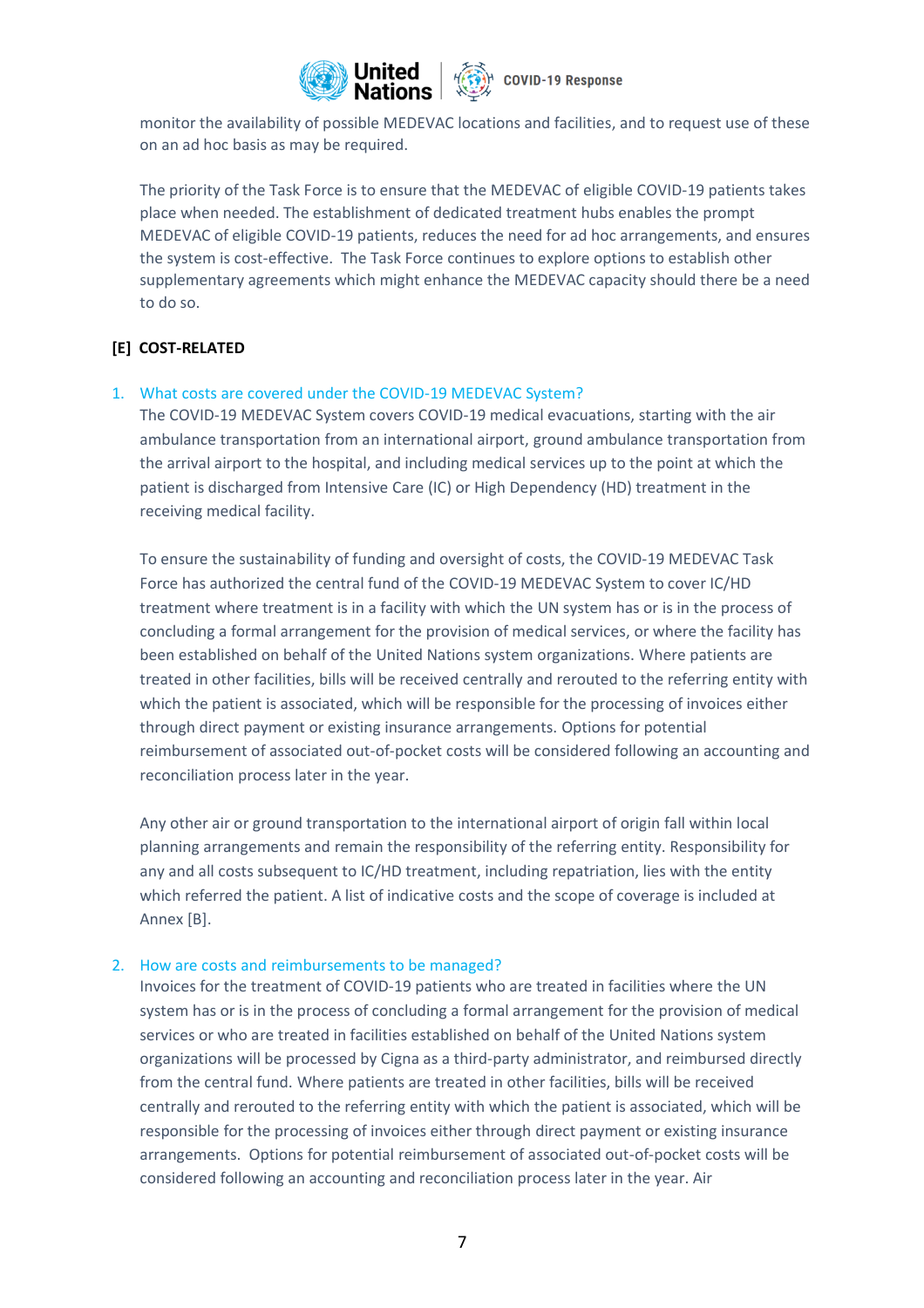

transportation costs from the international point of departure and the ground ambulance between the arrival airport and treatment facility will be borne in full by the central funding regardless of the treatment location.

3. Can medical evacuations within a country be paid for by the COVID-19 MEDEVAC System?

The COVID-19 MEDEVAC System covers eligible COVID-19 patients who require medicallysupported international air transportation. The transportation of COVID-19 patients to the point of departure of a MEDEVAC flight is not covered by the COVID-19 MEDEVAC System, and should be arranged at a local level, as per established procedures.

4. Can the costs of non-COVID-19 medical evacuations be covered by the COVID-19 MEDEVAC system?

The COVID-19 MEDEVAC System is for the MEDEVAC of eligible COVID-19 patients only. Medical evacuations not related to the treatment of COVID-19 patients are continuing as per existing procedures and cost arrangements.

5. Who pays for COVID-19 testing?

Testing arrangements and any cost for such should be confirmed with the relevant UN Medical Advisor in each Duty Location.

#### **[F] TRAVEL DOCUMENTATION & VISA RELATED**

- 1. Who provides assistance in obtaining visas required to facilitate medical evacuation? The UN MEDEVAC Cell is currently providing support to secure the requisite authorizations for the transportation of the COVID-19 patient to the receiving country. Once the dedicated regional MEDEVAC hubs are established, protocols with the host governments of those hubs should be in place to facilitate entry into the country.
- 2. Is a United Nations Laissez-Passer (UNLP) necessary for COVID-19 patients who are to be medically evacuated? What steps are being taken to issue UNLPs to staff who do not currently hold one?

As per the UN all-staff [broadcast](https://iseek.un.org/node/1879118) of 9 June 2020, personnel should ensure that they and their eligible dependents hold valid international travel documentation. For practical reasons, it is not possible to automatically issue UNLPs to all those eligible staff who do not currently hold them.

As a preparatory measure to more easily facilitate the issuance of a UNLP in the event this should be necessary, eligible staff are encouraged to hold a copy of their national passport and at least two passport photographs and to ensure their UN record contains accurate and up-todate personal information and contact details.

UNLPs may only be issued to the officials of the United Nations. UN Family Certificates can be used by dependents of UNLP holders, and UN Certificates may be issued to experts on mission or certain non-staff personnel working on behalf of the organization. Some categories of persons covered by the COVID-19 MEDEVAC System are not eligible for any UN-issued travel documents (such as INGO personnel and their dependents or UN contractor personnel). Agreements with the host countries of the regional hubs will be pursued to establish protocols for each scenario, however all persons should ensure they hold valid travel documentation.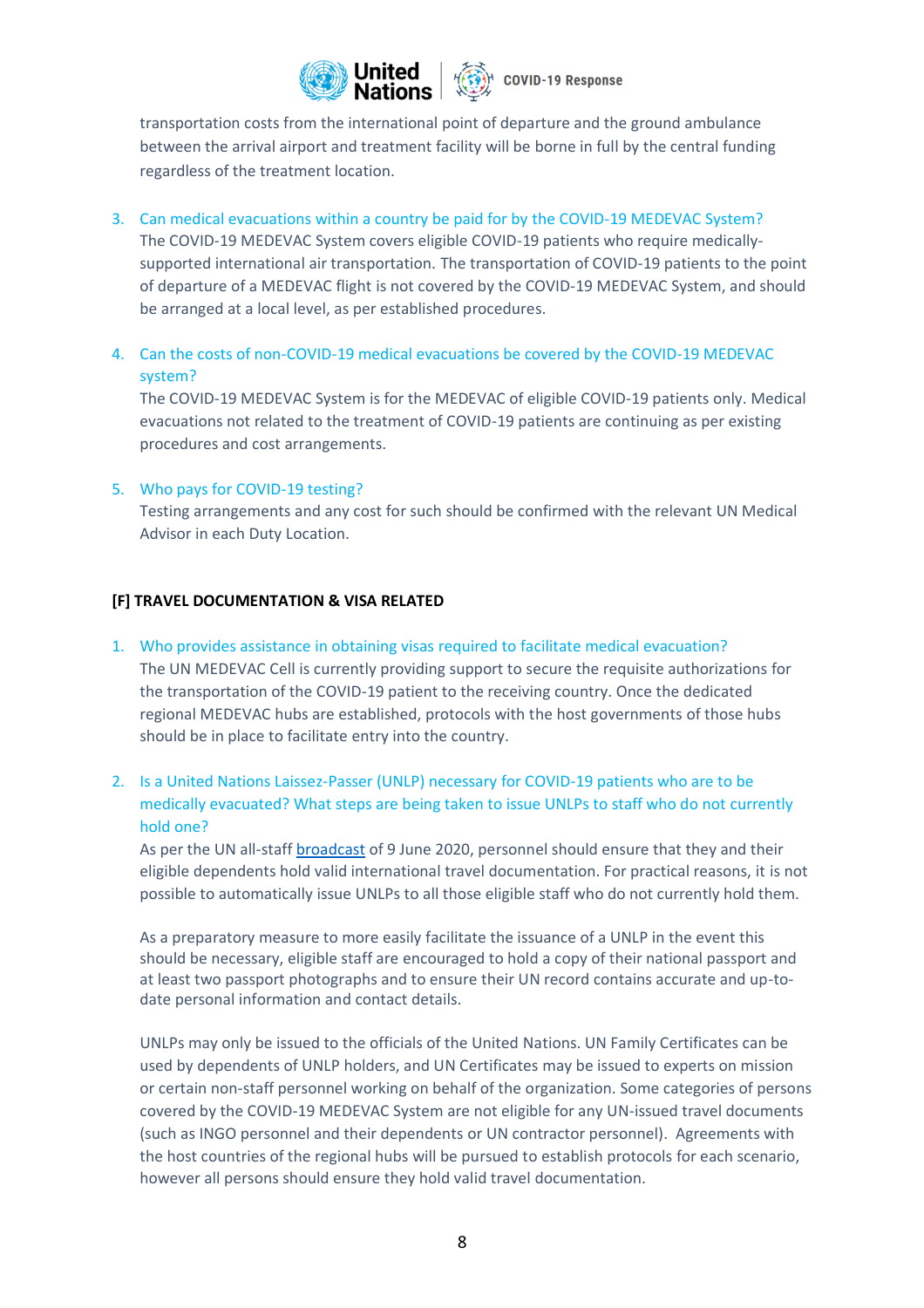

# 3. Many countries may require COVID-19 certification before a MEDEVAC can be undertaken. How is this being addressed?

While confirmation of COVID-19 infection (via PCR test) is highly recommended, a lack of a test result or an even a negative test does not preclude the patient from consideration for MEDEVAC. The Medical Coordination Unit in the UN MEDEVAC Cell considers the absence/presence of a positive COVID-19 test when identifying the MEDEVAC destination and the receiving hospital.

Further, the UN MEDEVAC Cell is compiling a list of entry requirements specific to each MEDEVAC destination which will be shared with the COVID-19 Coordinator at the point at which the MEDEVAC destination is confirmed. Each case is handled on an individual basis, including addressing travel document and entry requirements as required.

#### **[G] GENERAL**

1. What is the difference between a non-COVID-19 medical evacuation and COVID-19 MEDEVAC? COVID-19 MEDEVACs are limited to those patients suffering from COVID-19 related illnesses, whose condition is sufficiently serious that is deemed clinically necessary to MEDEVAC them to a medical facility which can provide appropriate treatment. Non-COVID-19 medical evacuations are continuing to other facilities as per existing procedures.

#### 2. What do I do if I fall ill and suspect I have COVID-19?

All individuals covered by the COVID-19 MEDEVAC System are advised that if they believe they are infected with COVID-19, they should obtain appropriate advice and guidance, including from their Treating Medical Provider or Telehealth service provider, any local national COVID-19 hotline, or, if available, from the UN COVID-19 [hotline](https://www.un.org/en/coronavirus/info-for-un-staff). Where MEDEVAC may be required because of significant symptoms or hospitalization, contact your supporting medical service early. If you have no supporting medical service locally, we encourage early contact by the patient or their family with the designated COVID-19 entity Focal Point, who will in turn notify the COVID-19 Coordinator of the status and location of the patient. If a staff member tests positive for COVID-19, they are strongly encouraged to report the results to their COVID-19 entity Focal Point.

# 3. Can a telehealth appointment be used to generate a medical report, in cases where there are risks going to a hospital?

Telehealth is an excellent tool to enable people to receive medical advice while at home and to avoid unnecessary visits to the hospital. It can also identify remotely those individuals who may need to seek an additional level of care, which could include hospitalisation or other treatment within the first line of defence. MEDEVAC is the last line of defence. Accordingly, MEDEVAC decisions are taken on the basis of clinical need confirmed by the Treating Medical Provider and/or entity Medical Advisor, in conjunction with the UN MEDEVAC Cell.

# **[H] IN-COUNTRY MEDICAL EVACUATIONS**

# 1. Does the COVID-19 MEDEVAC System cover medical evacuations within a country? What is the approval process for in-country medical evacuations?

The COVID-19 MEDEVAC System covers eligible COVID-19 patients who require medicallysupported international air transportation. The transportation of COVID-19 patients within a country is not a component of the System, and should be arranged at a local level, as per established procedures. At the country level, the COVID-19 Coordinator, in conjunction with the UN Medical Advisor should proactively compile a list of facilities and their respective capacities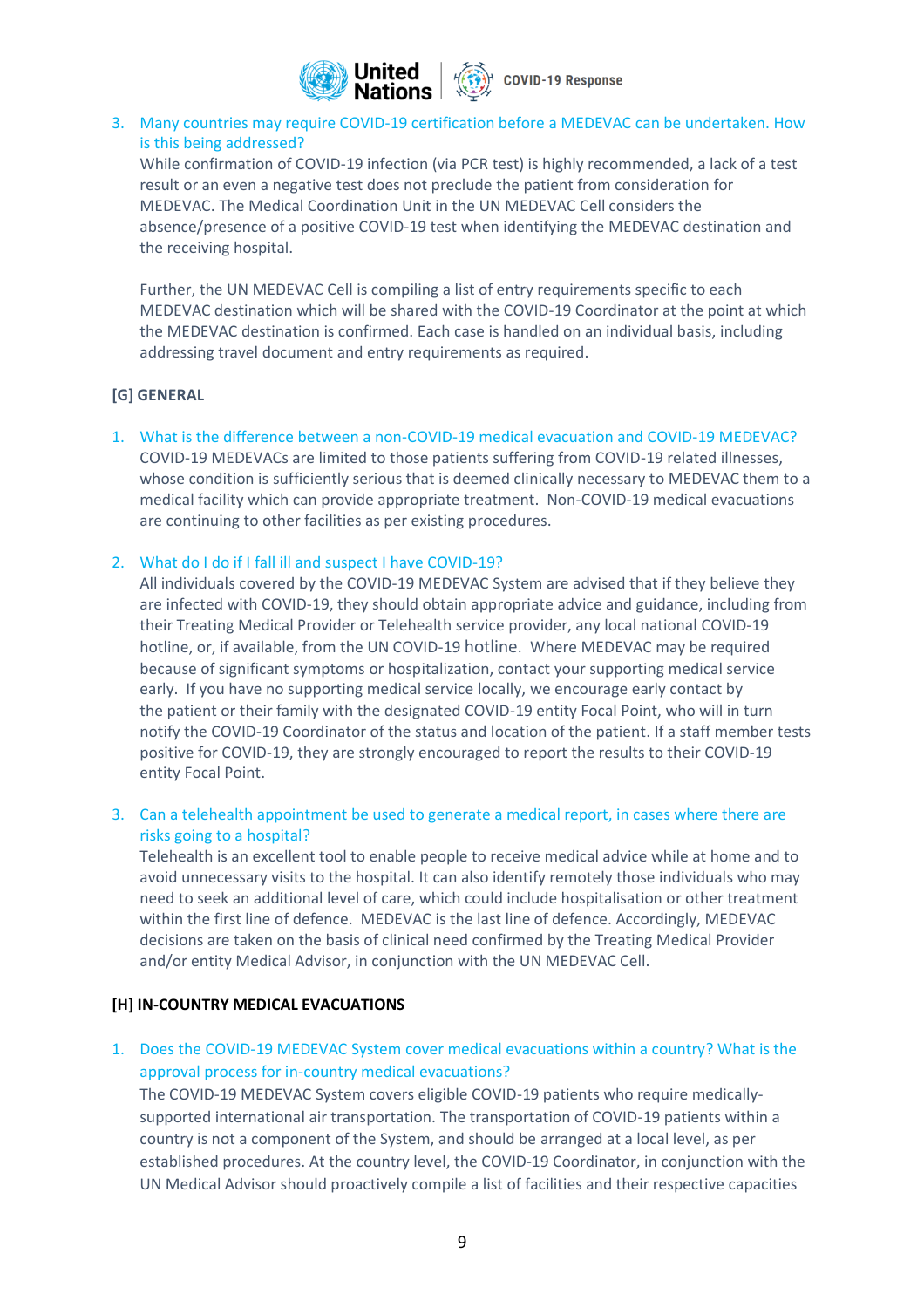

to treat COVID-19 patients. COVID-19 Coordinators are encouraged to include this and other relevant information in their COVID-19 MEDEVAC Standard Operating Procedure, in a section on in-country medical evacuations.

For medical evacuations within country, approval is not required by the UN MEDEVAC Cell. All aspects of in-country medical evacuations fall under the responsibility of the referring UN entity, and in the case of COVID-19 patients should be supported with assistance of the COVID-19 Coordinator and UN Country Team.

If an appropriate destination or transportation cannot be found using normal channels, as a last resort and contingent on clinical need, the local security situation and the absence of other options, the UN MEDEVAC Cell may be able to offer guidance on a case-by-case basis. In the absence of other options, the UN MEDEVAC Cell may, on a case-by-case basis, be able to provide administrative assistance in support of alternative cross-border transportation.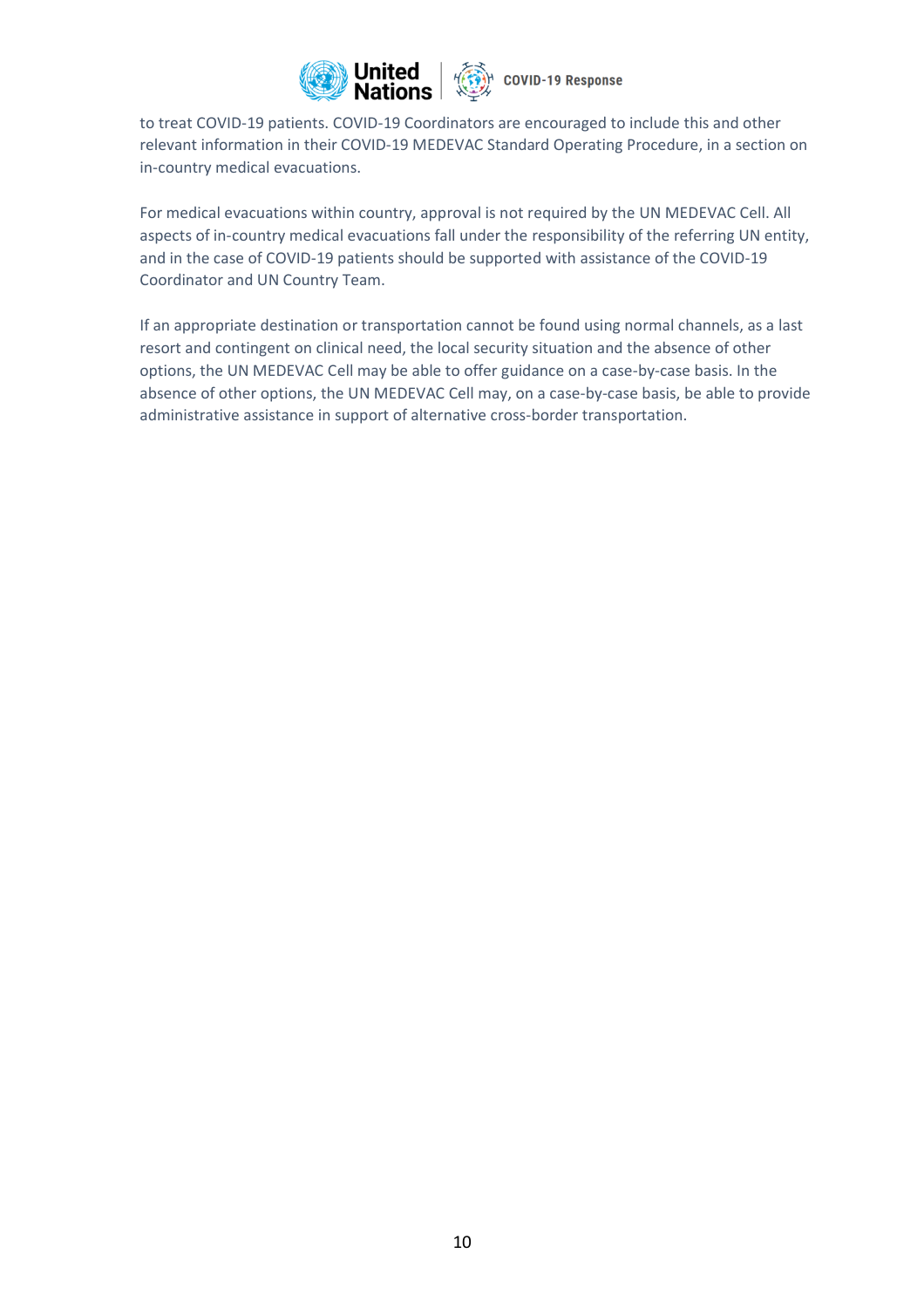

# **Annex A: List of GHO Countries**

| <b>GHO Countries</b>      |                                   |                            |  |  |
|---------------------------|-----------------------------------|----------------------------|--|--|
| Afghanistan               | Egypt<br>Paraguay                 |                            |  |  |
| Angola                    | <b>Ethiopia</b>                   | Peru                       |  |  |
| Argentina                 | Guyana                            | <b>Republic of Congo</b>   |  |  |
| Aruba                     | <b>Haiti</b>                      | <b>Rwanda</b>              |  |  |
| <b>Bangladesh</b>         | <b>Honduras</b><br><b>Somalia</b> |                            |  |  |
| <b>Burkina Faso</b>       | Iraq                              | <b>South Sudan</b>         |  |  |
| <b>Bolivia</b>            | Jordan                            | Sudan                      |  |  |
| <b>Brazil</b>             | Kenya                             | Syria                      |  |  |
| <b>Burundi</b>            | Lebanon                           | <b>Tanzania</b>            |  |  |
| Cameroon                  | Libya                             | <b>Trinidad and Tobago</b> |  |  |
| <b>CAR</b>                | Madagascar                        | <b>Turkey</b>              |  |  |
| Chad                      | Mali                              | Uganda                     |  |  |
| Chile                     | <b>Mexico</b>                     | <b>Ukraine</b>             |  |  |
| Colombia                  | Mozambique                        | <b>Uruguay</b>             |  |  |
| <b>Costa Rica</b>         | <b>Myanmar</b>                    | Venezuela                  |  |  |
| <b>Curacao</b>            | <b>Nlger</b><br>Yemen             |                            |  |  |
| <b>DRC</b>                | Nigeria<br>Zambia                 |                            |  |  |
| <b>Djibouti</b>           | oPT                               | Zimbabwe                   |  |  |
| <b>Dominican Republic</b> | Pakistan                          |                            |  |  |
| <b>Ecuador</b>            | Panama                            |                            |  |  |